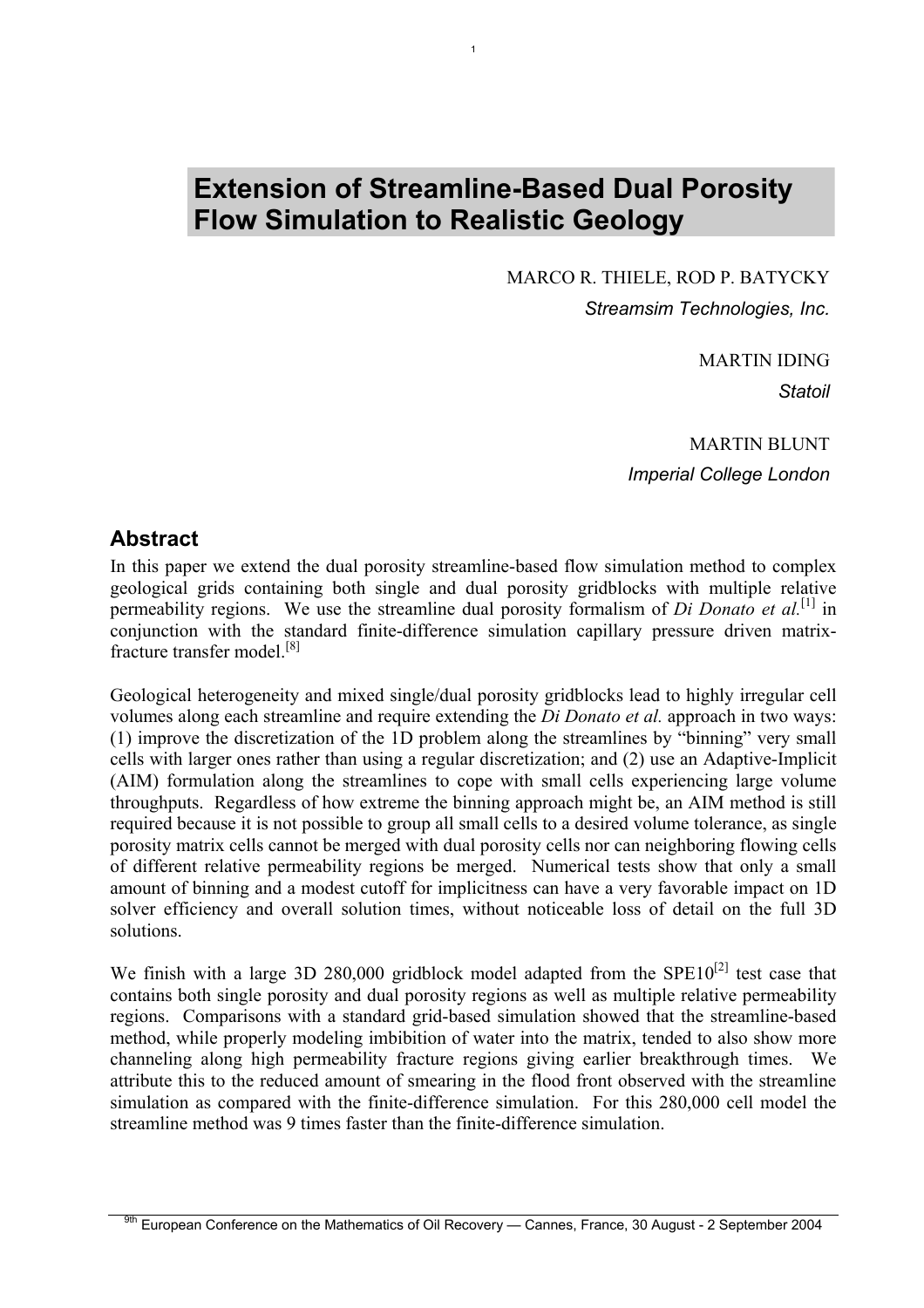### **Introduction**

Streamline-based (SL) simulation is now an accepted technique for flow modeling that complements more standard finite-difference (FD) methods. See Thiele<sup>[19]</sup> for a thorough complements more standard finite-difference (FD) methods. overview of SL simulation. Streamlines have been shown to work well on large heterogeneous full-field models where the primary recovery mechanism is fluid displacement via injectors and/or aquifer support<sup>[\[1\]](#page-13-0)[\[14\]\[](#page-14-2)16]</sup>. Results show that for these types of models, SL simulation is one to two orders of magnitude faster than FD methods. SL simulation additionally provides novel information such as flow visualization, well drainage regions, and well allocation factors—all useful in history matching and optimizing field performance. However, SL theory had been confined to single porosity (SP) models thus limiting the technique to non-fractured reservoirs. Yet it is precisely field-scale fracture systems that require significant computer resources at realistic grid resolutions and where SL simulation would be an excellent complement to existing simulation approaches.

Recently *Di Donato et al.*<sup>[2]</sup> extended the SL theory to fractured media using the dual porosity (DP) approach. The details of streamline simulation and the extension to DP theory are not covered in this paper. In brief, their method accounts for capillary-controlled imbibition via a transfer function between the matrix & fracture. Because they assume incompressible flow, the pressure solve is only a function of the flowing medium properties of each gridblock and is unaffected by the transfer function. A transfer function is included as a source/sink term along the one-dimensional conservation equation for each streamline as part of the solution of the mass transport problem. *Di Donato et al.* implemented a linear transfer function, the *Kazemi et al*<sup>[11]</sup> transfer function, and the capillary pressure driven model found in conventional grid-based simulation methods.<sup>[8]</sup> Other dual porosity effects such as gravity-drainage or oil expansion in the matrix due to compressibility were not considered, nor are they addressed here. *Al-Huthali and Datta-Gupta*<sup>[6]</sup> have also presented a DP and dual permeability using streamlines where gravity-drainage effects were included in the transfer function. The work of *Di Donato et al.* and *Al-Huthali and Datta Gupta* demonstrate that streamlines can be extended to dual porosity systems and can yield similar recovery behavior to grid-based methods $[5,6]$ . However, because runtimes with conventional FD methods scale approximately quadratically with respect to the number of grid cells while the SL method scales approximately linearly, the SL method was shown to be one – two orders of magnitude faster than FD methods at appreciable grid resolution. For the largest models studied by *Di Donato et al*. (1.1 and 4.4 million cells), the dual porosity system was too big to be run in any reasonable time with a FD method on a high-end single CPU computer. In these cases the SL method, although making some assumptions, was the only solution possible.

*Di Donato et al.'s* work laid the foundation for SL simulation extended to DP systems. The key idea in *Di Donato et al.* is that there is a flowing medium and a non-flowing medium. A streamline always traverses the flowing medium, and interacts with the non-flowing medium through a transfer function. Thus a SP-block can either be a "matrix" block or a "fracture" block and both are simply treated as a flowing medium along the streamline. Conversely, a DP-block will have a flowing medium (the fracture) represented along the streamline and a non-flowing medium (the matrix) coupled to the streamline via a transfer function. See [Figure 1](#page-3-0) for a graphic representation of this concept.

The geological model studied by *Di Donato et al.* was restricted to a variation of the 10<sup>th</sup> SPE Comparative Solution Project on Upscaling.<sup>[2]</sup> The DP variation of SPE10 was assumed to contain only dual porosity cells with constant matrix properties, constant fracture porosity φ*f*, and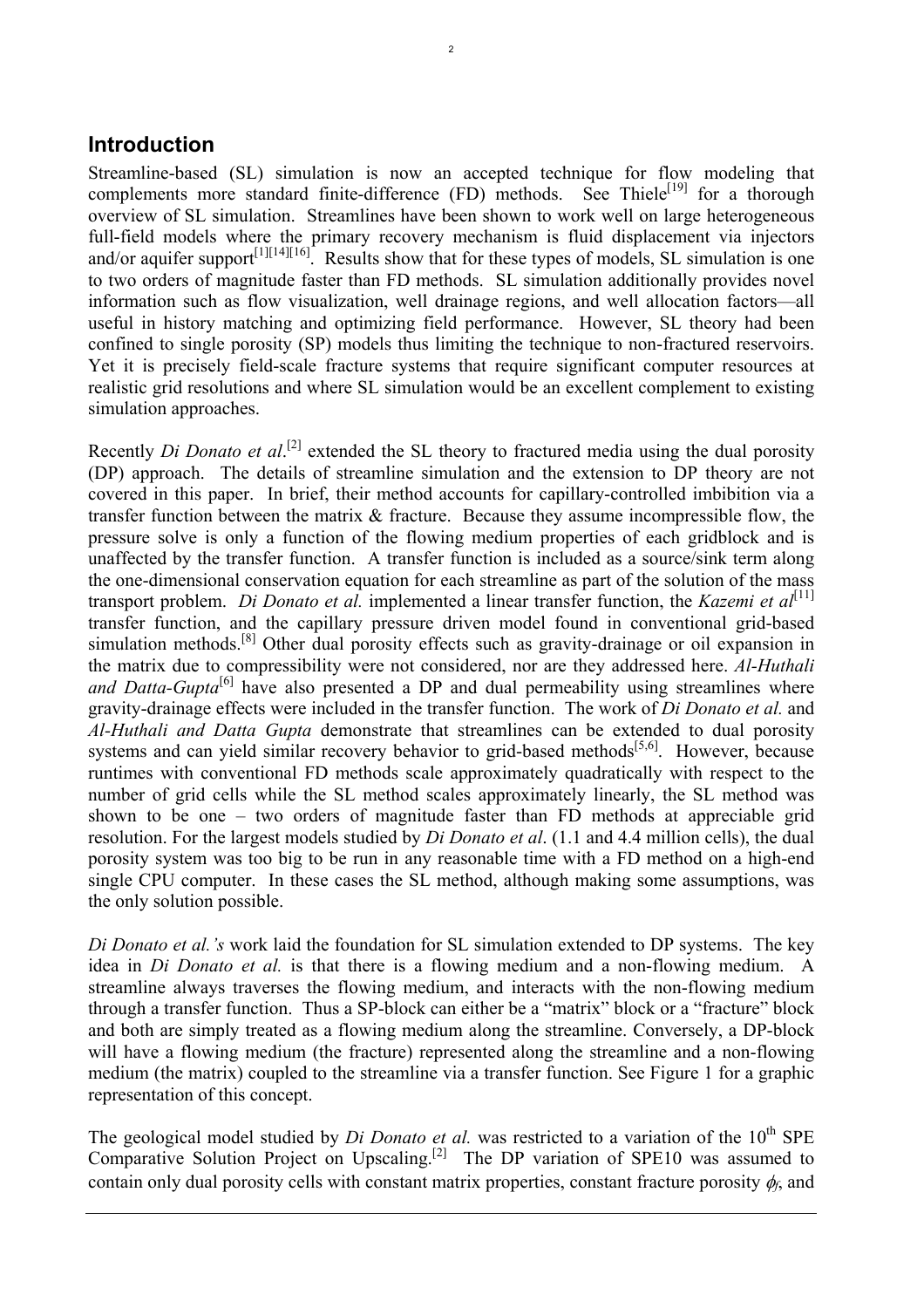a heterogeneous fracture permeability  $(k_f)$  field with a constant transfer function. The intent of this paper is to extend *Di Donato et al.*'s work to more realistic geological systems that contain single and dual porosity cells, and heterogeneous porosity and permeabilities for both the matrix and the fractured regions. As discussed in the next section, the extensions presented in this work are confined to (1) how the 1D streamlines are pre-processed before being passed to the 1D solver; and (2) to modifications in the 1D numerical solution itself. All else is the same as outlined by *Di Donato et al.*<sup>[1-3]</sup>. We finish by providing DP streamline results on our own variation of SPE10 but with multiple relative permeability regions, SP/DP cells, and a varying matrix-fracture transfer functions multiplier, and compare the results with grid-based simulation using Eclipse. $[17]$ 

### **Impact of Realistic Grids on 1D Streamline Discretization**

The key step in streamline simulation is the construction of a 1D problem that is solved numerically along each streamline. As outlined in Thiele<sup>[10]</sup>, the 1D equation to solve along each streamline is in the form

Equation 1: 
$$
\frac{\partial M_i}{\partial t} + \frac{\partial F_i}{\partial \tau} = 0, \quad i = 1, n_c.
$$

For incompressible flow the flux along each streamline,  $q^{sl}$ , can be assumed to be a constant and we can relate time-of-flight (TOF),  $\tau$ , to volume, rewriting the 1D equation as, <sup>[\[10\]](#page-14-6)</sup>

<span id="page-2-0"></span>Equation 2: 
$$
\frac{\partial M_i}{\partial t} + q^{sl} \frac{\partial F_i}{\partial V} = 0, \quad i = 1, n_c,
$$

which is similar to the familiar 1D Buckley-Leverett equation. [Equation 2](#page-2-0) states that once discretized, each streamline will be composed of discrete cells whose volumes vary. This is due to the fact that the  $\Delta \tau$  a streamline encounters across each gridblock it traverses as it is traced from an injector to a producer varies due to clipping gridblock corners and velocities being very large near source/sinks and small away from source/sinks. Even homogenous 3D systems can give rise to ∆V's varying significantly along streamlines. For realistic geological models with heterogeneous rock properties the variability in volumes along each streamline is amplified and for models containing areas of both SP and DP cells, and heterogeneous matrix and fracture properties, variability is amplified further.

As illustrated in [Figure 1,](#page-3-0) the SP/DP regions can give rise to both, very small volume and large volume cells, along the 1D streamline which leads to a highly irregular 1D profile. Because very small cells with high throughputs can cause a 1D explicit solver to take very small time steps, small cells need to be removed—either through regularization as done by *Di Donato et al*., or through binning of smaller cells with larger cells. Regularization and binning are possible when all cells are SP or DP and relative permeability regions are a constant, but for realistic grids with mixed SP/DP regions, a streamline will have both SP and DP cells, and relative permeability regions in the flowing medium that are not constant along the 1D path. As discussed next, a combination of binning of small cells and an adaptive-implicit 1D solver are proposed in this paper to efficiently solve the highly irregular solutions along each streamline.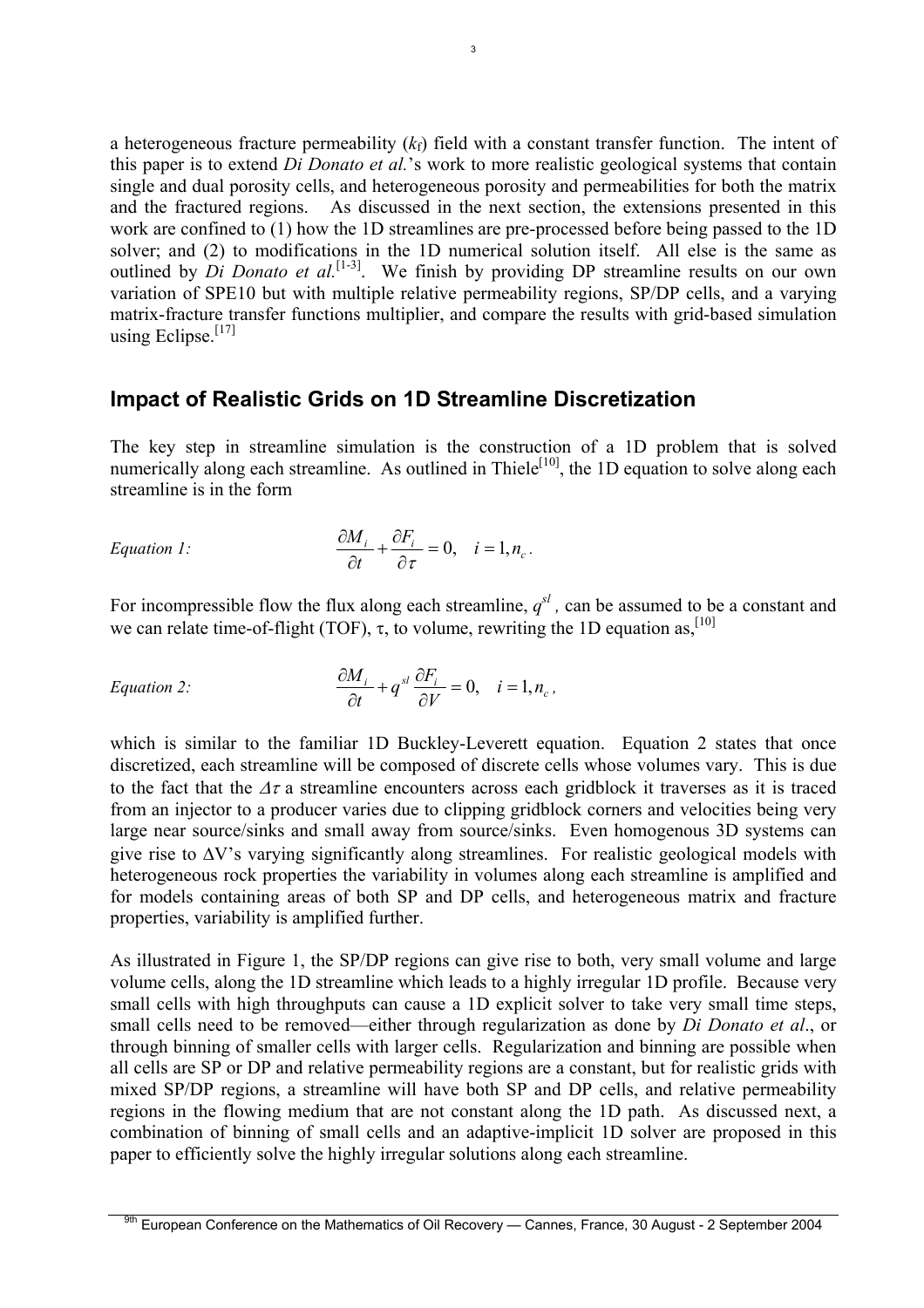# **Binning the 1D Irregular Solution**

One method of eliminating very small volume cells that occur along a streamline's 1D irregular cell profile is to bin (merge) small cells with a neighboring larger cell and repeat the process until a minimum merged cell volume tolerance is reached. For almost all 3D models studied, the net effect of binning very small cells together creates less of a mixing artifact than that caused by multiple streamlines mixing within each gridblock at each 3D time step. Yet the removal of these small cells can greatly improve the efficiency of the 1D transport solution along each streamline and speed-up the 1D solution with essentially no difference in the final 3D solution. But care must be exercised when setting a binning tolerance, because if the volume tolerance is set too large and too much binning occurs, this has the effect of possibly smearing or advancing injection fronts well ahead of their actual position.

4



<span id="page-3-0"></span>*Figure 1: Conceptual drawing of gridblocks intersected by a streamline and the resulting 1D irregular solution.* 

Models with multiple relative permeability regions introduce an additional complication when binning. A binned cell can only be assigned a single set of relative permeabilities and residual saturations. Additionally, the averaging of saturations for a merged cell can result in saturations that are below the residuals of one of the original cells. Thus, it is preferable to not merge cells together that do not share the same relative permeability curves for either the flowing or nonflowing medium. This is why using an AIM solver is important, as some small cells cannot be merged without introducing non-physical flow effects.

For binning we use the following rules, where cell *k* is identified as the current cell whose volume is less than some tolerance, the left adjacent cell is *k*-1, and the right adjacent cell is *k*+1:

- 1. Cannot merge a SP matrix cell with a SP fracture cell. This is because the fracture relative permeability curves are rarely if ever the same as matrix relative permeability curves.
- 2. Cannot merge a SP matrix cell with a DP cell. As in 1 above, the relative permeability curves between the two regions are not the same. Secondly, the matrix-fracture transfer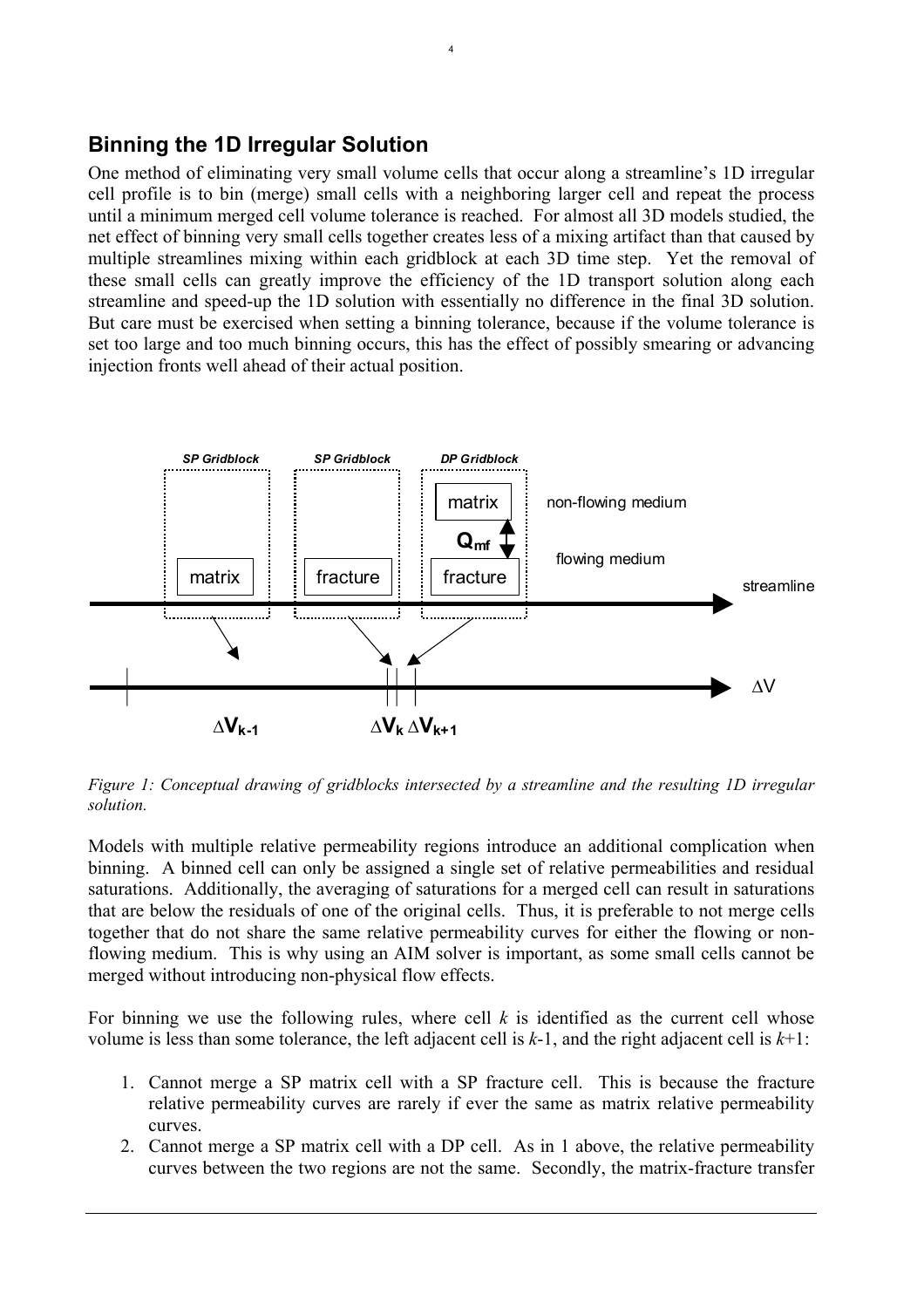function applied to the resulting merged cell is no longer defined as the matrix is the flowing medium in one cell, but the non-flowing medium in the adjacent cell.

3. Can merge a SP fracture cell with a DP fracture cell. While this may have the undesired affect of connecting a fracture with the fracture and matrix of a neighboring cell, it does allow for binning of small SP fracture cells bounded on either side by DP cells, which can give improvements in solver performance.

5

- 4. When merging SP cells together, and cells *k*-1, *k*, & *k*+1 all share the same relative permeability regions, merge cell *k* with the smaller volume adjacent cell. Otherwise, first attempt to merge with either the right or left cell that shares the same relative permeability region as cell *k*. If neither neighbor shares the same relative permeability region, then merge with the neighbor with the smaller volume and assign the relative permeability region of the adjacent neighbor to the newly merged cell (retain the region of the larger volume cell).
- 5. When merging DP cells together apply the method of item 4 above. However, when merging the matrix portions of the DP cells together, retain the relative permeability region with the highest residual oil saturation.
- 6. Fluid saturations for a merged cell are based on a volume weighting of the saturations of the irregular cells that define the merged cell.
- 7. The constant coefficient of the transfer function for a merged cell is based on the nonflowing pore volume weighted average of the irregular cells that define the merged cell.

# **The Adaptive Implicit 1D Solver**

The literature on adaptive implicit methods (AIM) is well documented and the reader is referred to an extensive literature for details<sup>[\[7\],](#page-13-2)[\[20\]](#page-14-7)</sup>. The AIM 1D-solver used here is significantly simplified by assuming a) an incompressible system and no dispersion thus making the transport problem hyperbolic; b) the conservation equations are written in terms of total mass; c) singlepoint upstream weighting is used for the discretization; and d) the problem is strictly 1D along streamlines and the upstream direction is always known.

For any SP-cell *k* we can discretize [Equation 2](#page-2-0) using a single-point upstream weighting scheme and implicit mass fluxes as

Equation 3: 
$$
M_{i,k}^{n+1} = M_{i,k}^{n} + \frac{q\Delta t}{\Delta V_k} (F_{i,k-1}^{n+1} - F_{i,k}^{n+1})
$$

where  $n+1$  is the new time level and *n* is the current time level of the 1D equation, and

*Equation 4:* 

$$
M_{i,k} = \left(\sum_{j=1}^{n_p} \rho_j x_{i,j} s_j\right)_k
$$

$$
F_{i,k} = \left(\sum_{j=1}^{n_p} \rho_j x_{i,j} f_j\right)_k
$$

*Equation 5:*

We can expand the downstream flux at the current iteration level  $(m+1)$  as,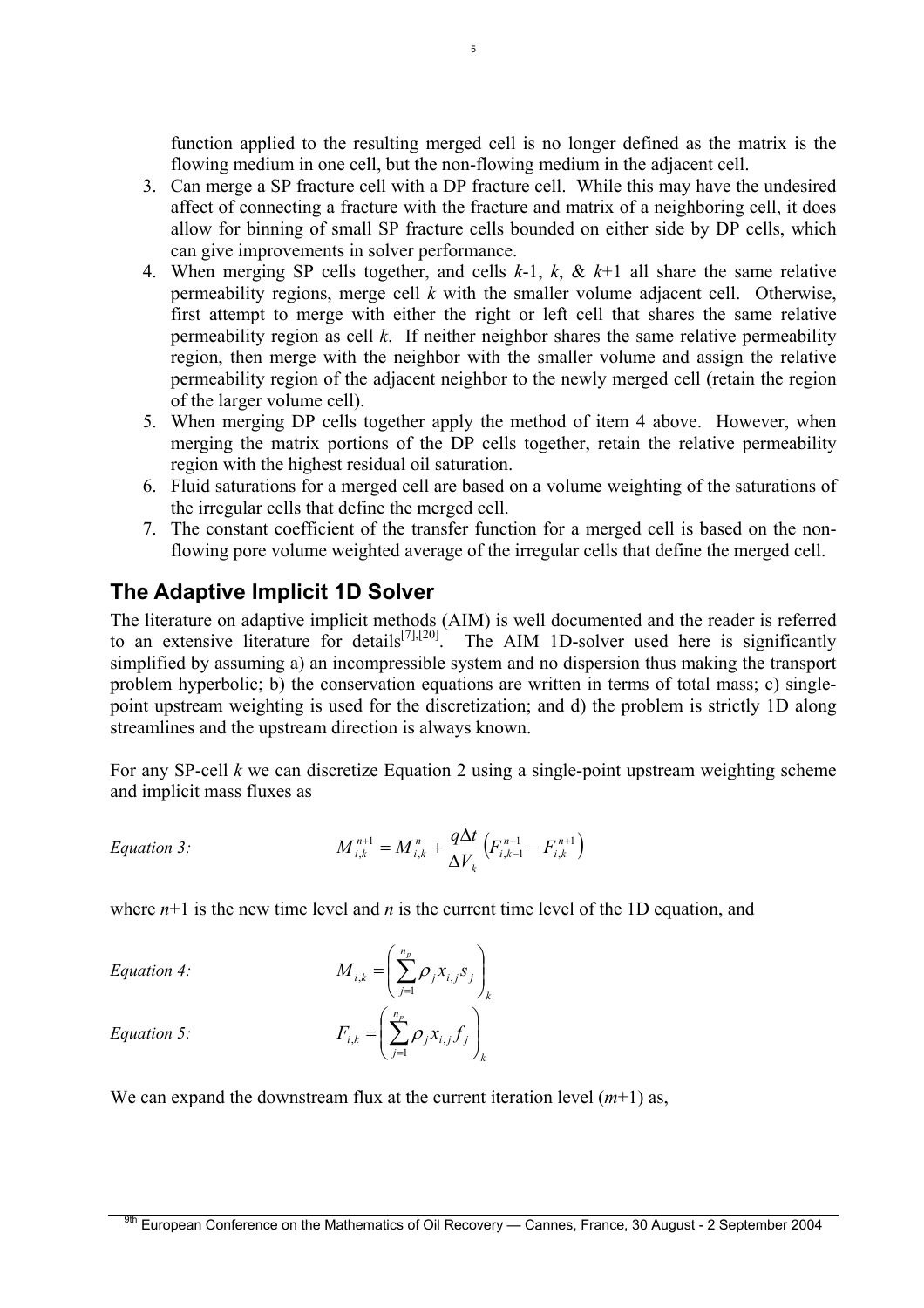*Equation 6:* 

$$
F_{i,k}^{m+1} = F_{i,k}^{m} + \sum_{l=1}^{n_c} \left( \frac{\partial F_{i,k}}{\partial M_{l,k}} \right)^m \Delta M_{l,k},
$$
  

$$
\Delta M_{l,k} = M_{l,k}^{m+1} - M_{l,k}^{m}
$$

which results in a  $n_c \times n_c$  system of linear equations in terms of  $\Delta M_{ik}$ ,  $i = 1, n_c$ . Newton's method<sup>[13]</sup> is then used to solve for the flux at the new time level. Because of the hyperbolic nature of the conservation equations and the fact that the equations are solved in 1D, the solution progresses from upstream to downstream sequentially with the upstream flux always being known at the new time level. If a block is tagged as explicit, then the flux of the cell is trivially calculated using  $M_{i,k}^n$ . If the cell is tagged as implicit then Newton's method is used to solve for <sup>1</sup> simultaneously. ,  ${M}^{n+1}_{i,k}, F^{n+}_{i,k}$ 

#### *Matrix-Fracture Source Term*

In a DP-cell, the transport is assumed to occur in the fracture with a source term accounting for the transfer of oil/water between the matrix and the fracture. Thus, the discretized conservation equation for the fracture block (subscript *f*) is re-written as

Equation 7: 
$$
M_{i,k}^{n+1}\Big|_{f} = \left[M_{i,k}^{n} + \frac{q\Delta t}{\Delta V_{k}}\left(F_{i,k-1}^{n+1} - F_{i,k}^{n+1}\right)\right]_{f} + \Delta t T_{i,k},
$$

where as for the matrix block (subscript *m*) we have that that

Equation 8: 
$$
M_{i,k}^{n+1}\Big|_m = M_{i,k}^n\Big|_m - \Delta t T_{i,k}.
$$

Ideally, the matrix-fracture source term should be solved implicitly. On the other hand, the different time scales between the flow in the fracture and the exchange of oil/water between matrix and fracture allow a looser coupling. We therefore use an operator splitting approach in that we first solve

$$
Equation 9: \qquad \qquad M_{i,k}^{n+}\Big|_f = \Bigg[M_{i,k}^n + \frac{\Delta t}{\Delta \tau} \Big(F_{i,k-1}^{n+1} - F_{i,k}\Big)\Bigg]_f,
$$

either explicitly or implicitly for the intermediate fracture masses  $M_{i,k}^{n+}$ , then solve

Equation 10: 
$$
M_{i,k}^{n+1}|_f = M_{i,k}^{n+1}|_f + \Delta t T_{i,k}^{n+} ; M_{i,k}^{n+1}|_m = M_{i,k}^{n}|_m - \Delta t T_{i,k}^{n+},
$$

where the transfer function is now evaluated at the intermediate fracture masses  $M_{i,k}^{n+}$ . The transfer function used in this work is driven by a capillary pressure difference between matrix and fracture of the form

Equation 11: 
$$
T_i = \rho_i \beta \frac{\lambda_{w,f} \lambda_{o,m}}{\lambda_{w,f} + \lambda_{o,m}} (P_{c,f} - P_{c,m}),
$$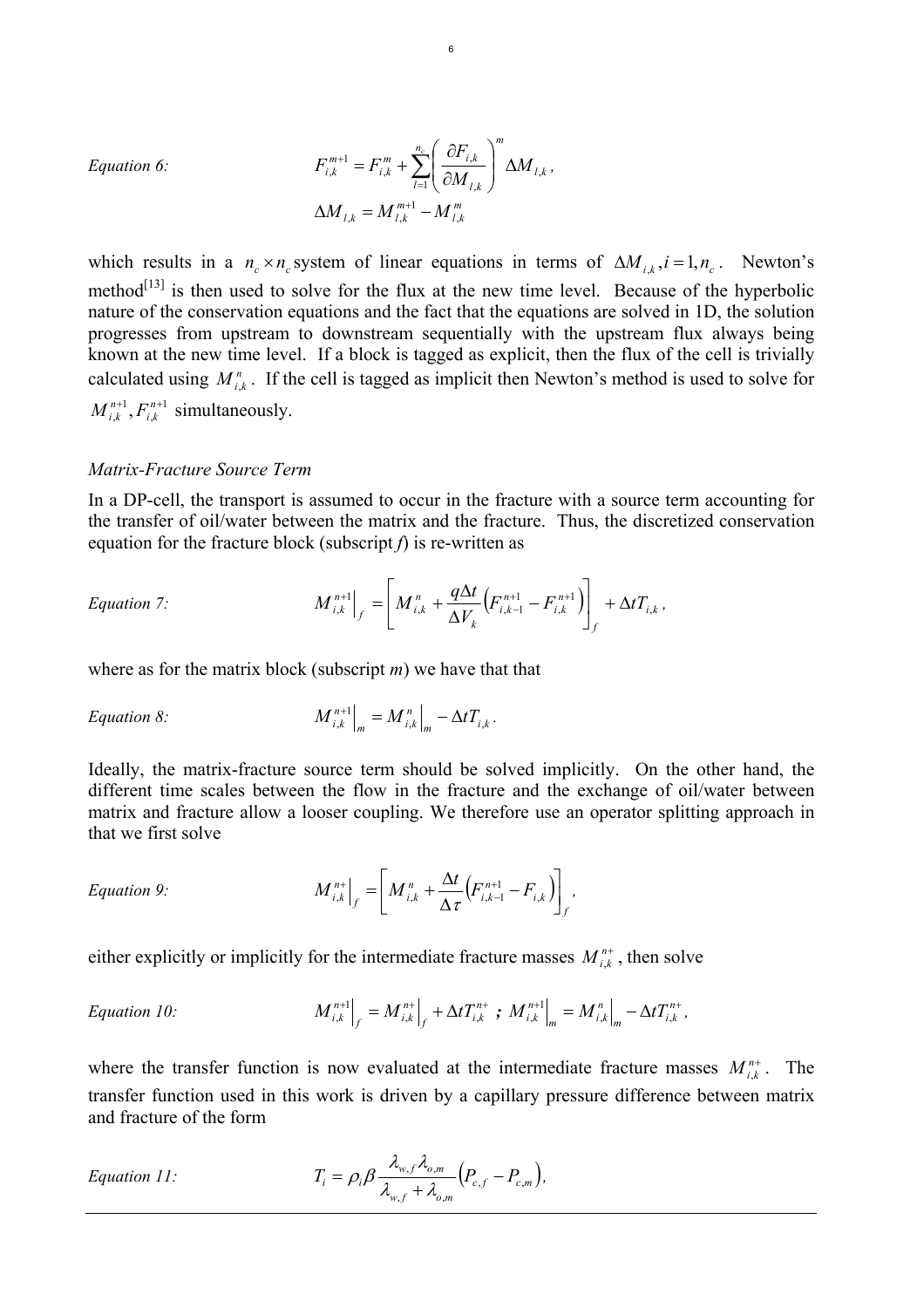where  $\lambda$  is the mobility of the oil/water (subscript  $\rho$ ,w) in the fracture/matrix (subscript  $f$ ,m) and  $P<sub>i</sub>$  is the capillary pressure in the fracture/matrix (subscript  $f<sub>i</sub>m$ ).

#### *Level of Implicitness & Time Step Selection Along Streamlines*

A number of methods have been proposed to decide if a cell is implicit or explicit<sup>[\[9\],](#page-14-9)[15]</sup>. Here we use a very simple throughput tolerance defined by

\n*Equation 12:*\n
$$
\Delta V_k < V_{ai}^{tol} q_j^{sl} \Delta T
$$
\n

where  $q_j^{sl} \Delta T$  represents the total volume throughput for streamline *j* at the 3D global time step size  $\Delta T$ ,  $\Delta V_k$  is the pore volume of the cell, and  $\Delta V_{ai}^{tol}$  the volume tolerance for the AIM—an input parameter. Thus, if the pore volume is smaller than the volume throughput times a tolerance, the cell is flagged as being implicit. This check is done only once per streamline per 3D time step. The time step size  $\Delta t$  used along a streamline to solve the transport problem over the 3D time step  $\Delta T$  (streamlines are updated every  $\Delta T$ ) is simply the time step size dictated by the smallest explicit cell along the streamline.

#### *Practical Implementations in the AIM-Solver*

Compared to the explicit formulation, every implicit block requires a significant amount of extra work with the additional risk on non-convergence of Newton's method. This must be weighted against the potential of taking a much larger time step across a cell that might otherwise severely restrict the time step if treated explicitly. A smooth implementation of the AIM solver must take care to balance these two criteria. In this work, we have implemented the following practical features to ensure robustness and efficiency of the algorithm:

- 1. The initial guess for the start of the Newton loop is an explicit step with a reduced time step size.
- 2. The Jacobian is evaluated every third Newton iteration.
- 3. A line search follows each Newton iteration to ensure global convergence and a steady reduction of the residual.

# **1D DP Examples**

To test the AIM solver, we used four 50x1x1 DP systems in which the only difference was the block volume of the individual cells. All systems had the same total pore volume. The first system used a uniform grid and the remaining 3 used randomly distributed grids with progressively increasing differences between the volume of the smallest and the largest cell. Statistics of the cells volumes are given in [Table 1.](#page-6-0)

|                | Uniform $(U)$ |      | Random1 (R1)   Random2 (R2)   Random3 (R3) |         |
|----------------|---------------|------|--------------------------------------------|---------|
| Average Volume |               |      | 10                                         |         |
| Min Volume     |               | 0.64 | 0.0071                                     | 0.00037 |
| Max Volume     |               | 50.2 | 149.00                                     | 280.00  |

<span id="page-6-0"></span>*Table 1: Pore volumes for the 4 test systems used. The histograms for R1, R2, and R3 are shown in [Figure 2.](#page-7-0)*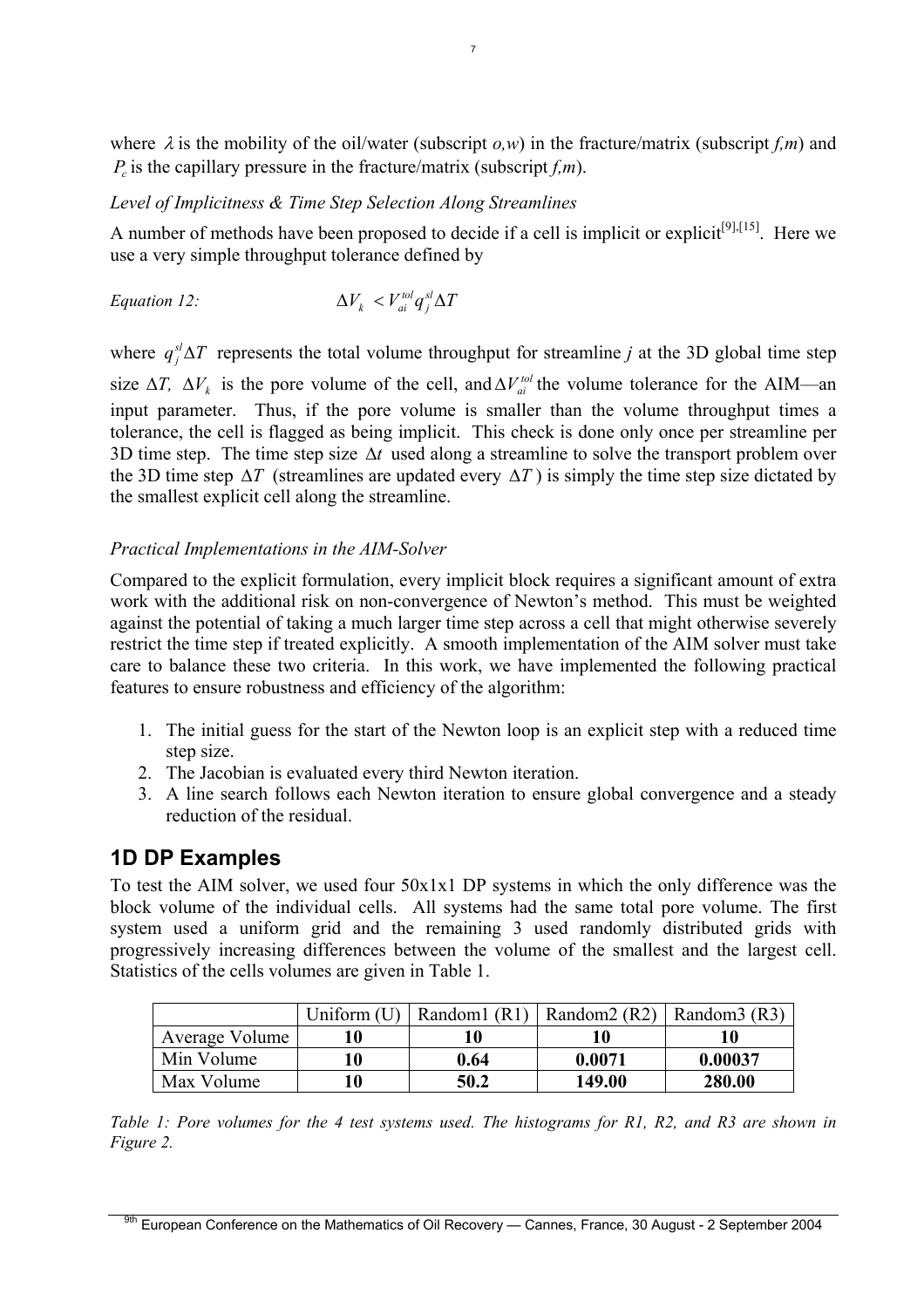<span id="page-7-0"></span>

8

*Figure 2: Histogram for the block pore volumes associated with the three random systems used for testing the AIM-solver.* 

To see the impact on run times we used different throughput tolerances  $(V_{ai}^{tol})$  equal to 0.0, 0.001, 0.01, and 0.1. The number of explicit cells remaining after applying the volume tolerances are given in *ai*

[Table 2.](#page-7-1) Run times in minutes associated with each 1D system are given in [Table 3](#page-7-2) below.

| <b>Number of Explicit Cells as a Function of Throughput Tolerances</b> |    |    |                                                       |    |  |  |  |
|------------------------------------------------------------------------|----|----|-------------------------------------------------------|----|--|--|--|
| $V_{ai}^{tol}$                                                         |    |    | Uniform (U)   Random (R1)   Random (R2)   Random (R3) |    |  |  |  |
| 0.000                                                                  | 50 | 50 | 50                                                    | 50 |  |  |  |
| 0.001                                                                  | 50 | 50 | 42                                                    | 25 |  |  |  |
| 0.01                                                                   | 50 | 43 | 18                                                    | 11 |  |  |  |
|                                                                        | 50 |    |                                                       |    |  |  |  |

<span id="page-7-3"></span><span id="page-7-1"></span>*Table 2: Number of explicit cells after applying the throughput tolerance*  $V_{ai}^{tol}$ .

| Run Times as a Function of Throughput Tolerances (in min) |      |      |                                                       |      |  |  |
|-----------------------------------------------------------|------|------|-------------------------------------------------------|------|--|--|
| $V_{ai}^{tol}$                                            |      |      | Uniform (U)   Random (R1)   Random (R2)   Random (R3) |      |  |  |
| 0.000                                                     | 0.06 | 0.22 | 15.42                                                 |      |  |  |
| $0.001\,$                                                 | 0.06 | 0.22 | 0.49                                                  | 0.52 |  |  |
| 0.01                                                      | 0.06 | 0.07 | 0.12                                                  | 0.11 |  |  |
|                                                           | 0.06 | 0.05 | 0.05                                                  | 0.05 |  |  |

<span id="page-7-2"></span>*Table 3: Run times of each system as a function of the throughput tolerance*  $V_{ai}^{tol}$ .

The importance of the results in [Table 3](#page-7-2) is best illustrated by R3 ( $V_{ai}^{tol} = 0$ ), which cannot be solved without an AIM formulation. Keeping all blocks explicit for R2 leads to an unacceptable run time of 15.42 minutes for this small 50x1x1 system, while even a small tolerance of 0.001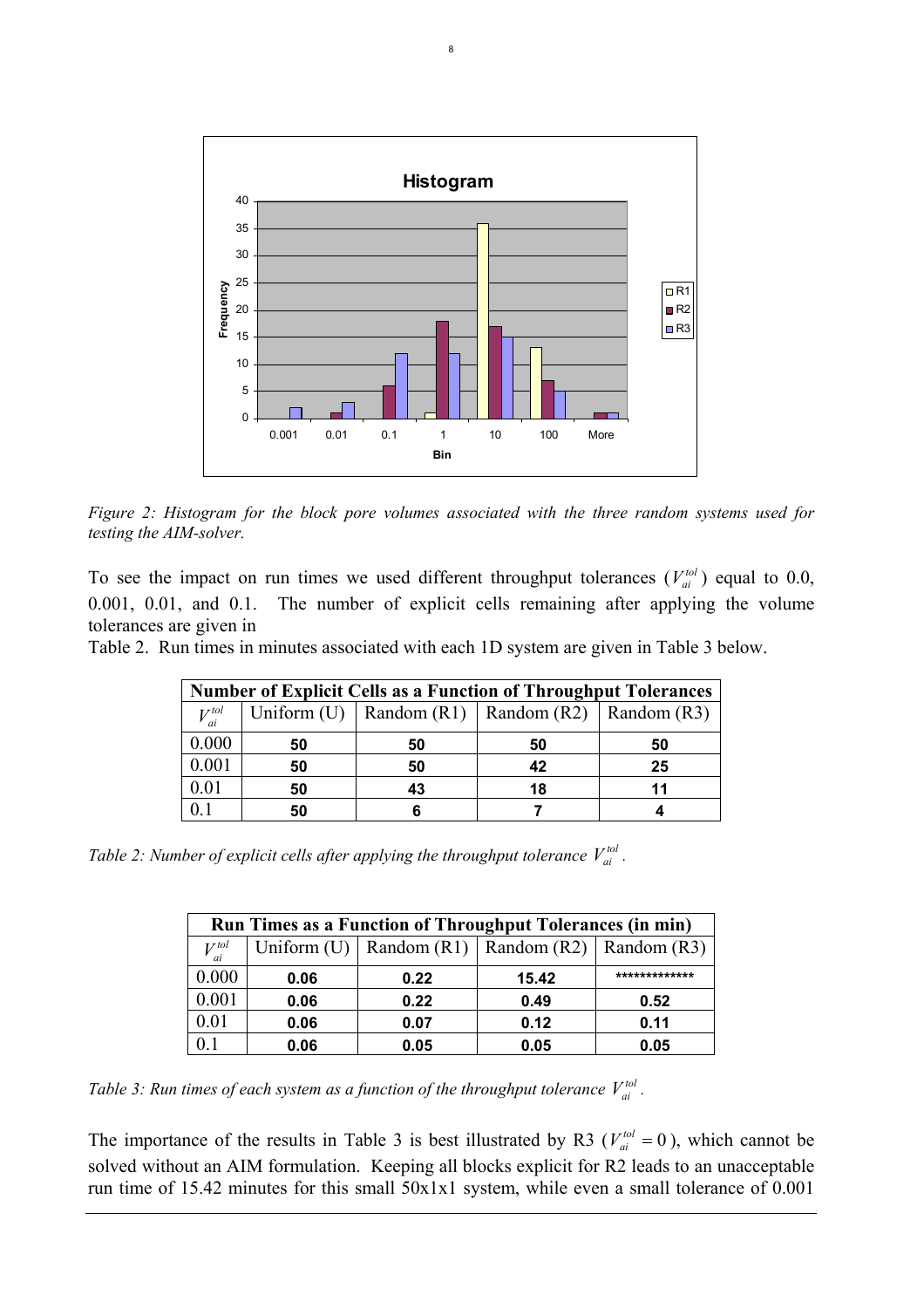<span id="page-8-0"></span>allows the systems to be solved more efficiently (a speed-up by a factor of 31 for R2—from 15.42 mins to 0.49 mins). At a tolerance of 0.1 there is little difference in run times between the various cases, and all examples have an equivalent water breakthrough profile as shown in [Figure 3.](#page-8-0)



*Figure 3: Water production profiles for all the runs of [Table 2](#page-7-3) & Table 3.* 

# **A 3D DP Synthetic Example**

Here we will illustrate the effects of binning and the level of implicitness in the 1D solver on the overall solution time and production profile of a 3D system<sup>[18]</sup>. For comparison purposes we studied the 20x55x17 10<sup>th</sup> SPE Comparative Solution Project model used by *Di Donato et al.* Although this model does not have SP/DP regions, it is 3D, has a heterogeneous fracture permeability distribution, and a divergent/convergent flow field due to the source/sinks. Thus this model does give variable volume cells along each streamline traced at each timestep, although the variability will not be as extreme as in a SP/DP system. We choose this test model because there are no restrictions on binning cells due to varying DP/SP or relative permeability regions, which could obscure the effect of varying the binning tolerance,  $V_{bin}^{tol}$ . Approximately 2500 streamlines were tracer per timestep per model, and the ratio of largest to smallest cell volume for each streamline ranged from approximately 1 to 7 orders of magnitude. *bin*

To illustrate the sensitivity to the binning volume tolerance, we forced the 1D solver to remain explicit ( $V_{ai}^{tol} = 0$ ), and varied  $V_{bin}^{tol}$  from  $1x10^{-4}$  to 0.1. To illustrate the sensitivity on level of implicitness, we fixed  $V_{bin}^{tol} = 1 \times 10^{-4}$ , and varied  $V_{ai}^{tol}$  from 0 to 0.10. Field water production profiles are shown in [Figure 4,](#page-9-0) and timing results, using a P4-2.2Ghz PC, are shown in [Figure 5.](#page-10-0) *tol bin tol ai*

[Figure 4](#page-9-0) shows that binning irregular cells can affect the breakthrough profile as the tolerance is increased beyond a certain threshold. In [Figure 4,](#page-9-0) this happens as the tolerance changes from 0.01 to 0.1 and is expected—binning very small cells will do little to smear the waterfront along each streamline but binning larger cells will. Thus excessive binning will cause mixing and smearing that can change the production profile. The smearing effect due to binning might still be small however compared to mixing that occurs at the 3D level between streamlines for each global timestep when all streamline saturations are mapped back to the 3D grid. Also note that while the binning tolerance has little impact on the solution as it is varied from  $1x10^{-4}$  to 0.1, it has a large impact on run times as shown in [Figure 5.](#page-10-0) Run times were reduced from about 95

<sup>9</sup>th European Conference on the Mathematics of Oil Recovery — Cannes, France, 30 August - 2 September 2004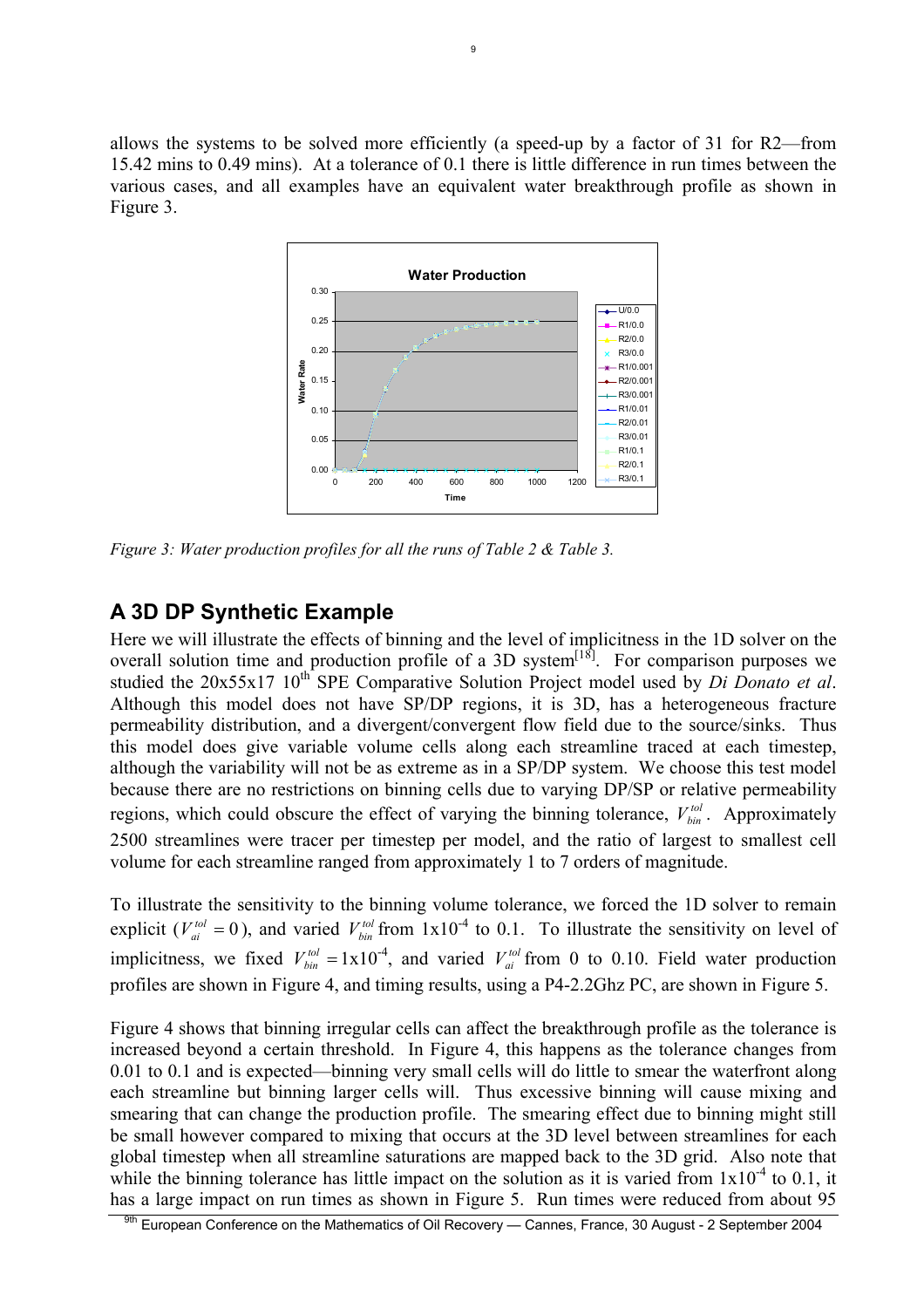minutes to 5 minutes (19x faster) just by removing cells smaller than 0.01 of the total streamline volume.

[Figure 4](#page-9-0) shows that the overall field breakthrough profile is fairly insensitive to the tolerance used to toggle cells from explicit to implicit. This is expected for two reasons: (1) the 1D results in [Figure 3](#page-8-0) showed little difference in production profiles, as the level of implicitness was varied; and (2) the slight increase in numerical diffusion in the 1D solver due to more cells handled implicitly is masked by the mixing effect between streamlines at the 3D level that occurs at each global timestep. [Figure 5](#page-10-0) shows that if very small cells are not binned and allowed to pass to the 1D solver then the AIM tolerance can have a great impact on run time. At a fixed  $V_{bin}^{tol} = 1 \times 10^{-4}$  CPU time was reduced from about 95 minutes to 9 minutes (10.5x faster) as  $V_{ai}^{tol}$  changed from 0 to 0.10. Similar dependence on  $V_{ai}^{tol}$  was seen in the previous section also. For  $V_{bin}^{tol}$  > 0.01 on the other hand, the level of adaptive implicitness had almost no effect on run time because small cells are already removed by the binning algorithm and few cells are treated implicitly. *bin ai*

One might conclude from this example that binning alone is enough to improve runtime without affecting results and that an AIM solver is not necessarily needed. Recall that this model does not contain SP/DP regions or varying relative permeability regions, so there are no cells ever encountered that cannot be binned to meet a desired tolerance. For grids with SP/DP regions, it is quite possible that very small cells cannot be binned with a neighboring cell and thus need to be passed to the 1D solver as is. Because any one very small cell when compared to throughput can force the 1D solver to take very small time steps and thereby slow the entire simulation—in certain cases radically—it is important to handle these cells via the AIM method.

<span id="page-9-0"></span>

*Figure 4: 3DSL field water production rate sensitivity to binning tolerance and adaptive implicit tolerance.*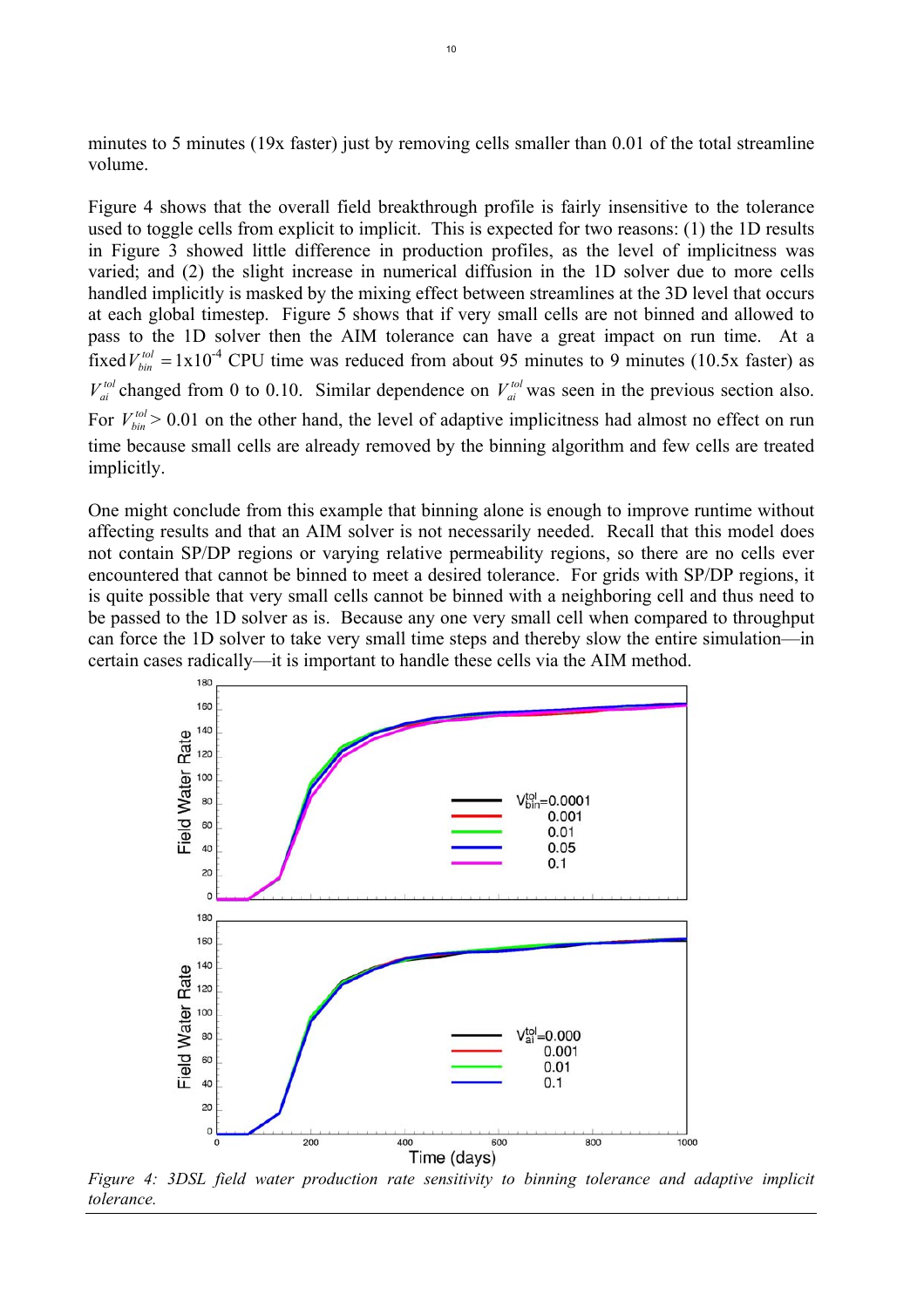<span id="page-10-0"></span>

*Figure 5: CPU time sensitivity to binning tolerance and adaptive implicit tolerance.* 

# **A 3D SP/DP Example**

We conclude with an example containing more realistic geology, constructed by modifying the SPE10 data set. This example is based on a  $60x220x17$  grid with a permeability field upscaled from the original 60x220x85 model. The upscaled permeabilities were used to construct both a matrix and fracture permeability field, and multiple relative permeability regions ([Figure 6\)](#page-10-1). Specifically, the matrix permeability field was computed as being  $1/10<sup>th</sup>$  of the upscaled permeabilities and the fracture permeability field was 10 times the upscaled permeabilities. Matrix was assumed to be present throughout the entire model but in areas where the upscaled permeability was <10 mD, fractures were assumed to not be present (SP gridblocks). In total there were 126,000 DP gridblocks and 98,000 SP gridblocks. Relative permeability regions were created as follows: the fracture system represented one rock region (straight line fractional flows), matrix blocks in the DP region were divided into 3 regions based on permeability cutoffs, and SP gridblocks were given their own relative permeability curves.

<span id="page-10-1"></span>

*Figure 6: Left image is SP/DP mask for layer 13. Orange indicates matrix only gridblocks while blue indicates matrix/fracture gridblocks. Right image shows relative permeability regions for layer 13.*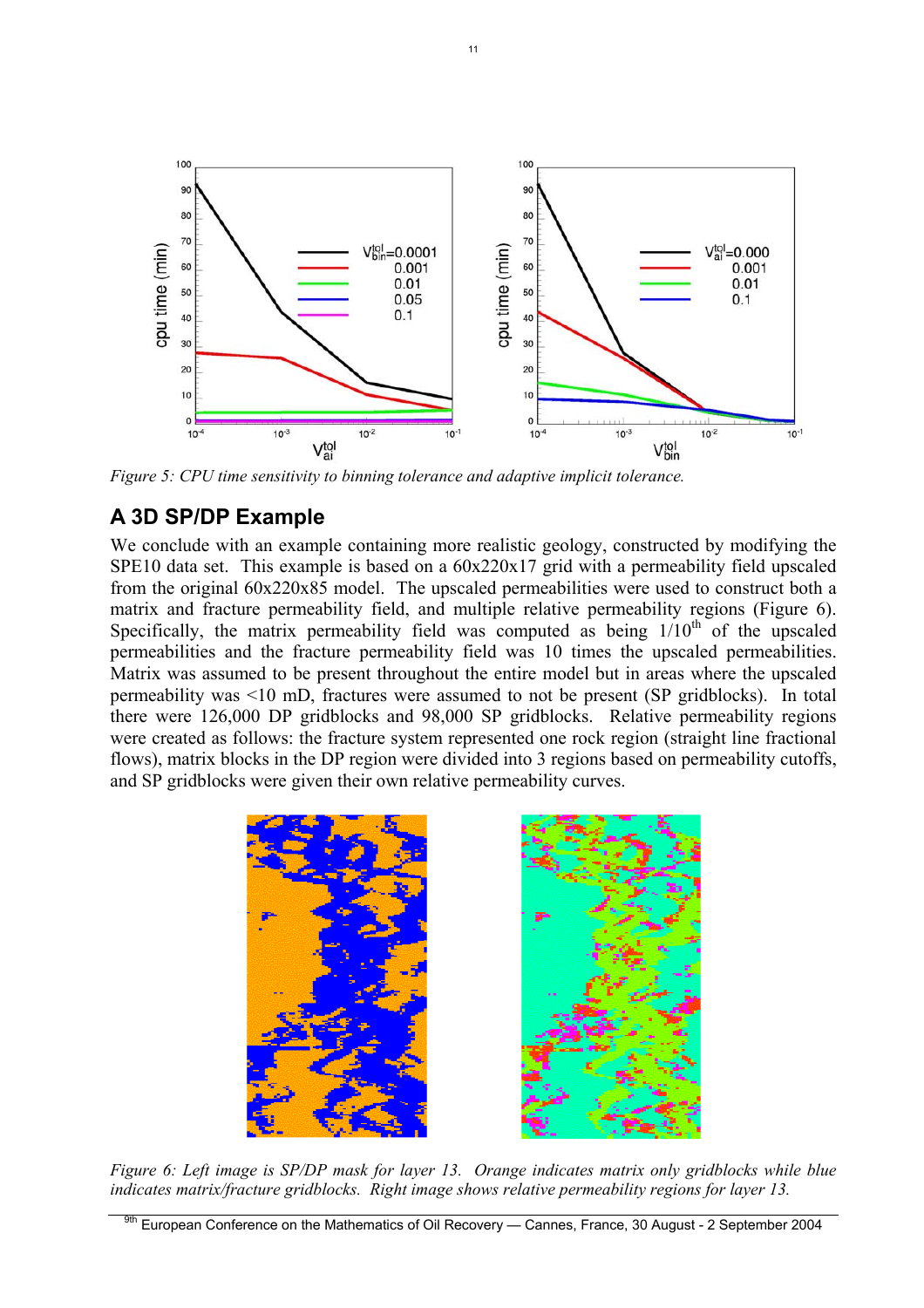As the streamline method does not include capillary pressure in the flowing medium transport equations, care was taken to remove capillary pressure from the fracture and the SP matrix relative permeability curves for validation with ECLIPSE. As in the original SPE10 problem, an injector was located in the center of the model, while a producer was located at each corner. Where a well's path intersected DP gridblocks it was completed in the fracture medium of a DP gridblock, otherwise it was completed in the matrix of SP gridblocks. Producers were on total liquid rate control with rates set such that producers in higher permeability regions had a higher liquid rate compared with those in lower permeability regions. The injector was on pressure control. The volume replacement ratio (VRR) was exactly one.

[Figure 7](#page-11-0) is a comparison of oil rates for each producer for the streamline method and Eclipse. Although the oil production trends between 3DSL and Eclipse are similar for producer 4, 3DSL predicts earlier water breakthrough. We tested different timestep sizes and volume cutoff tolerances yet 3DSL results were unchanged still showing earlier water breakthrough. As shown in [Figure 8,](#page-12-0) water breakthrough is earlier because 3DSL shows a sharper thinner water front in the fracture system than Eclipse does for the layer where breakthrough to producer 4 first occurs. This is typical of highly heterogeneous models where streamlines do a better job of capturing high permeability streaks than FD methods do. The remaining well profiles agree better because there are less continuous streaky high perm zones between the injector and these wells.

<span id="page-11-0"></span>

*Figure 7: Comparison of oil rate between 3DSL and Eclipse (E100) for each producer for the 60x220x17 SP/DP model.*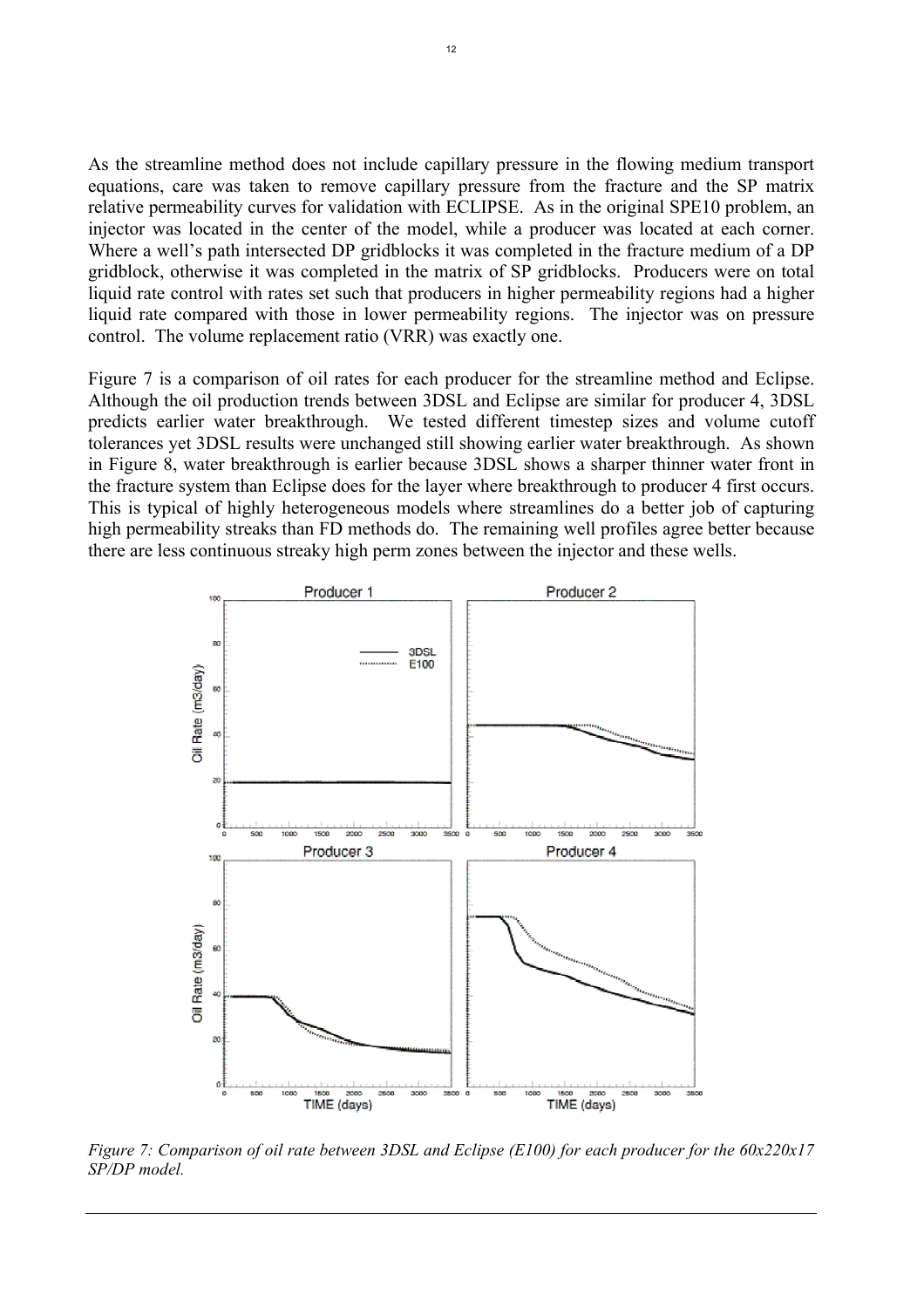

Both simulation models were run to 3500 days, with the streamline solution requiring about 28 timesteps (243 min on a P4-2.2Ghz Windows PC) and Eclipse requiring about 670 timesteps (1415 min on a Xeon-2.8Ghz Windows PC). Although 3DSL maintains near linear scaling of runtime with model size for both SP and DP systems, this speedup factor is not nearly as high as that quoted by *DiDonato et al.* for a similar sized DP model. The difference in speedup factors between our results and *DiDonato et al*.'s is likely due to the necessary overhead required of a commercial code for widespread applications versus more specialized research code, but also possibly due to the regular discretization along streamlines in *DiDonato et al.*  work vs. the irregular discretization used here here.

<span id="page-12-0"></span>*Figure 8: Water saturation for layer 13 in both the fracture and matrix prior to breakthrough at producer 4 (lower right corner).* 

# **Conclusions & Discussion**

The dual porosity formulation as outlined by *DiDonato et al.* for streamline-base flow simulation has been extended to more realistic geological models containing both single and dual porosity regions and multiple relative permeability regions. Mixed SP/DP grids give rise to a very large distribution in cell volumes along a 1D profile for each streamline with relatively small cells potentially forcing a 1D explicit solver into unrealistically small time steps. To solve this problem, we propose to merge small volume cells with their neighbors as one way to eliminate the small cells from a streamline's 1D profile. However, because not all small cells can be merged with their neighbors—for example, SP cells cannot be merged with DP cells—the 1D solver method was modified to be adaptive implicit so that any remaining small cells that fall below a set threshold are treated implicitly. Results showed that binning and implicitness have a large and favorable impact on runtimes with little adverse affect on solution profiles.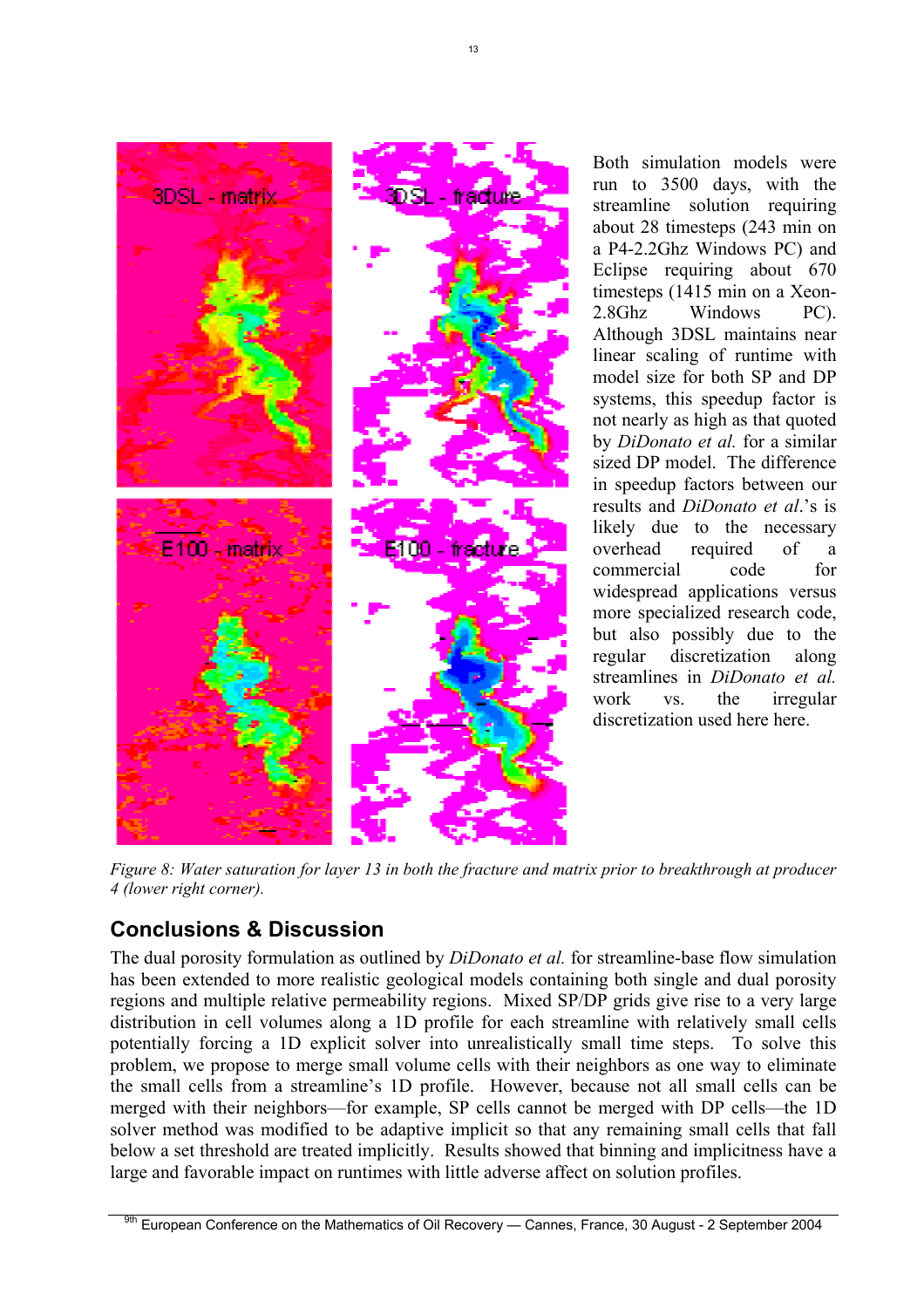We concluded with results for a large 280,000 cell model that contained both SP & DP cells as well as multiple relative permeability regions. Streamline results compared well with the gridbased method, but showed more channeling and slightly earlier breakthrough in high permeability zones, most likely due to reduced numerical smearing of the displacement front. Speed-up factors were not as high as those quoted by *DiDonato et al.*, primarily due to the increased overhead in the commercial streamline simulator versus *DiDonato's* research code and regular vs. irregular discretization along streamlines.

While the final test case was realistic in terms of grid size and properties, the primary extension to this work would be applying the streamline method to a typical dual porosity field case. These cases typically have a couple of hundred wells with years of history, yet only a couple of 100,000 cells meaning only a few grid cells between wells. Increasing the number of cells between wells should significantly improve the predictive power of such models, despite some of the simplifying assumptions introduced into the streamline DP-approach. Streamline-based results of such systems on conventional PC's would therefore be expected to be of substantial aid reservoir engineers attempting to understand the dynamic behavior of fractured reservoirs undergoing water injection.

### **Acknowledgements**

The authors would like to thank the members of the ITF project and Imperial College for their financial support. Thanks to Dr. Michael Edwards for his discussions on the AIM method and Dr. Darryl Fenwick for his assistance with the flow simulations.

# **References**

- <span id="page-13-0"></span>[1] Baker, R.O., Kuppe, S., Chugh, S., Bora, R., Stojanovic, S., and Batycky, R.; "Full-Field Modeling Using Streamline-Based Simulation: Four Case Studies," SPE Reservoir Evaluation & Engineering, April 2002, Vol. 5, No. 2.
- <span id="page-13-1"></span>[2] Christie, M.A. and Blunt, M.J.: "Tenth SPE Comparative Solution Project: A Comparison of Upscaling Techniques," SPE Reservoir Evaluation & Engineering, August 2001, 308- 317.
- [3] Di Donato, G., Huang W., and Blunt, M.: "Streamline-Based Dual Porosity Simulation of Fractured Reservoirs," SPE 84036, proceedings of 2003 SPE ATCE, Denver, Co.
- [4] Di Donato, G. and Blunt, M.J.: "Streamline-based dual-porosity simulation of reactive transport and flow in fractured reservoirs," Water Resources Research, **40**, W04203, doi:10.1029/2003WR002772 (2004).
- [5] Huang, W., Di Donato , G. and Blunt, M. J.: "Comparison of streamline-based and gridbased dual porosity simulation," Journal of Petroleum Science and Engineering, **43**, 129- 137 (2004).
- [6] Al-Huthali, A. H. and Datta-Gupta, A.: "Streamline simulation of water injection in naturally fractured reservoirs," SPE 89443, proceedings of the SPE/DOE Symposium on Improved Oil Recovery, Tulsa, OK, 17-21 April (2004).
- <span id="page-13-2"></span>[7] Forsyth, P.A. and Sammon, P.H.: "Practical Considerations for Adaptive Implicit Methods in Reservoir Simulation," Journal of Computational Physics, February 1986, Vol. 62, No. 2, 265-281.